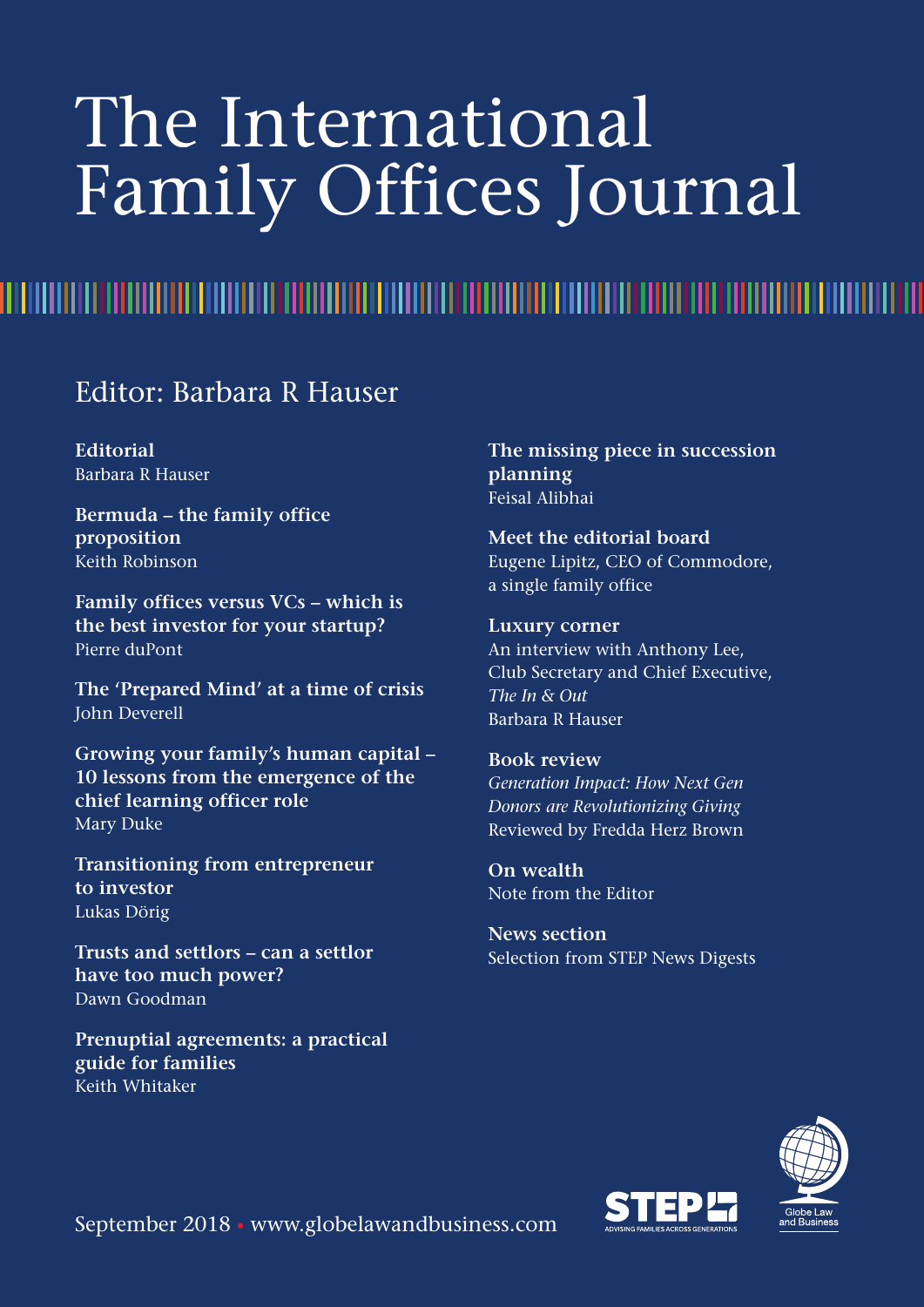### **The International Family Offices Journal**

### **Editor** Barbara R Hauser

### **Editorial board members**

Linda Bourn – Crystal & Company Keith Drewery – Drewery Consulting Mary Duke – Adviser to Families Aditya Gadge – Association of Wealth Management of India (AIWMI) Katie Graves – Withers Dennis Jaffe – Wise Counsel Research Raimund Kamp – Guidato Family Office Eugene Lipitz – Commodore Management Company Alison Springett – Farrer & Co Vanessa Theos – Sandaire

#### **Globe Law and Business contacts**

Sian O'Neill, Managing Director (sian@globelawandbusiness.com)

### **To contribute**

The Editor and Globe Law and Business welcome new contributions.

Proposals for new articles/material should be submitted to Sian O'Neill at sian@globelawandbusiness.com.

#### **Citation**

This journal should be cited as IFOJ Vol 3 [2018]

### **To subscribe**

Contact Nicola Hornsby at nhornsby@globelawandbusiness.com. *Annual subscription:* Price for hard copy or digital £475/\$685/€645 Price for hard copy/digital bundle £565/\$795/€775 For full details of our Founder Subscriber offer, go to: http://familyofficesjournaldirect.globelawandbusiness.com/ *The International Family Offices Journal* **is published by** Globe Law and Business Ltd 3 Mylor Close Horsell Woking Surrey GU21 4DD Tel: +44 20 3745 4770 www.globelawandbusiness.com

Printed and bound by Hobbs

ISSN: 2398-5402 (Hard copy)

*The International Family Offices Journal* © 2018 Globe Law and Business Ltd (Except where otherwise stated)

All rights reserved. No part of this publication may be reproduced in any material form (including photocopying, storing in any medium by electronic means or transmitting) without the written permission of the copyright owner, except in accordance with the provisions of the Copyright, Designs and Patents Act 1988 or under terms of a licence issued by the Copyright Licensing Agency Ltd, 6-10 Kirby Street, London EC1N 8TS, United Kingdom (www.cla.co.uk, email: licence@cla.co.uk). Applications for the copyright owner's written permission to reproduce any part of this publication should be addressed to the publisher.

#### DISCLAIMER

This publication is intended as a general guide only. The information and opinions which it contains are not intended to be a comprehensive study, nor to provide legal advice, and should not be treated as a substitute for legal advice concerning particular situations. Legal advice should always be sought before taking any action based on the information provided. The publishers bear no responsibility for any errors or omissions contained herein.

Globe Law and Business would like to congratulate Barbara Hauser on being listed in *Spears 500* again in 2018 for Family Offices Services.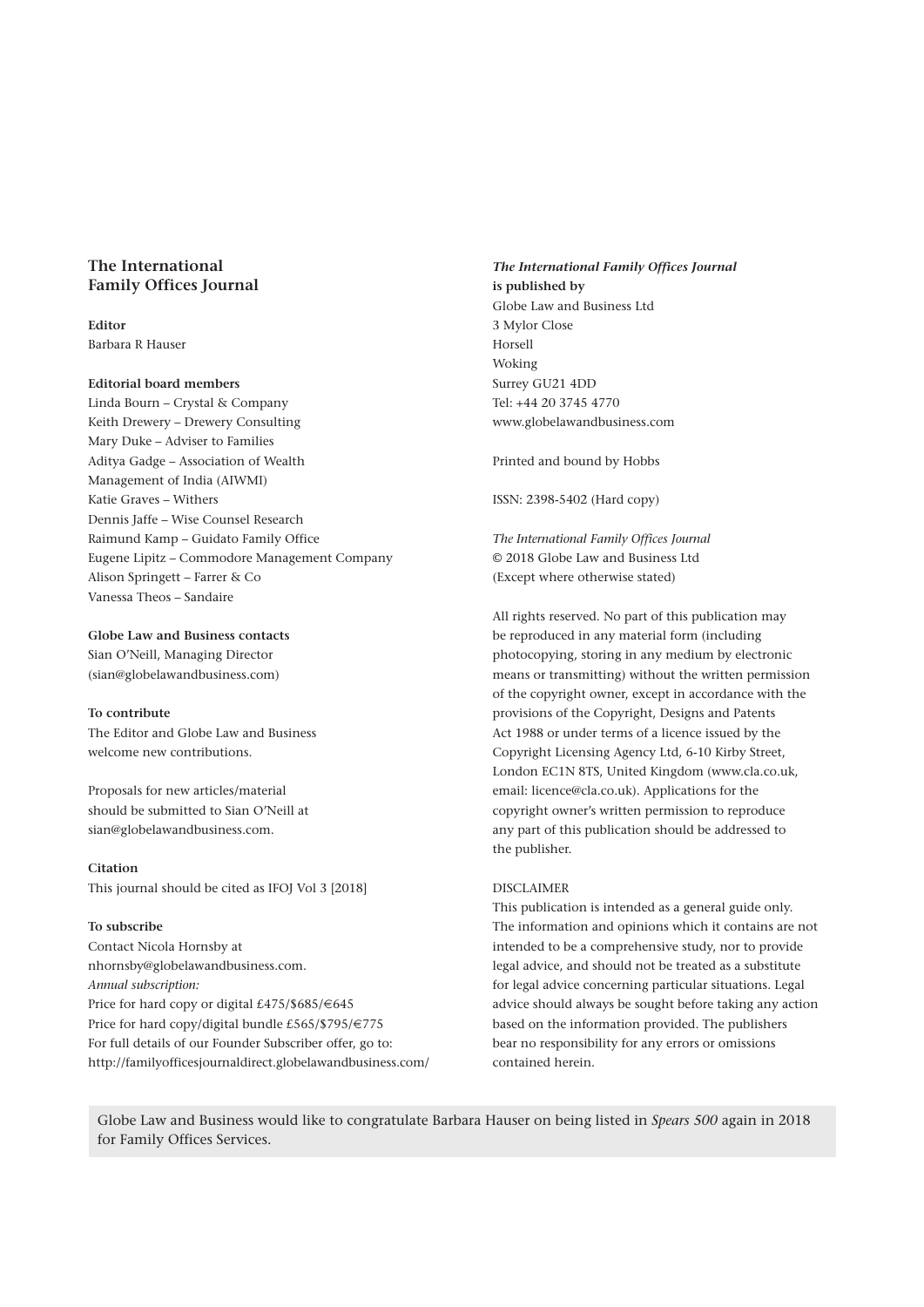# The International Family Offices Journal

### **Contents**

Volume 3, Issue 1, September 2018

| Editorial 23                                      |              |                                                 |    |
|---------------------------------------------------|--------------|-------------------------------------------------|----|
| Barbara R Hauser                                  |              | planning                                        |    |
|                                                   |              | Feisal Alibhai                                  |    |
|                                                   |              |                                                 |    |
| proposition                                       |              |                                                 |    |
| Keith Robinson                                    |              | Eugene Lipitz, CEO of Commodore, a single       |    |
|                                                   |              | family office                                   |    |
| Family offices versus VCs - which __________      | $\mathbf{Q}$ |                                                 |    |
| is the best investor for your startup?            |              |                                                 |    |
| Pierre duPont                                     |              | An interview with Anthony Lee, Club Secretary   |    |
|                                                   |              | and Chief Executive, The In & Out               |    |
| The 'Prepared Mind' at a time of crisis ______ 13 |              | Barbara R Hauser                                |    |
| John Deverell                                     |              |                                                 |    |
|                                                   |              |                                                 |    |
| Growing your family's human capital ______ 18     |              | Generation Impact: How Next Gen Donors are      |    |
| - 10 lessons from the emergence of                |              | Revolutionizing Giving, by Sharna Goldseker and |    |
| the chief learning officer role                   |              | Michael Moody - review by Fredda Herz Brown     |    |
| Mary Duke                                         |              |                                                 |    |
|                                                   |              |                                                 |    |
|                                                   |              | Note from the Editor                            |    |
| to investor                                       |              |                                                 |    |
| Lukas Dörig                                       |              | STEP news alerts                                | 60 |
|                                                   |              | Selection from STEP News Digests                |    |
|                                                   |              |                                                 |    |
| have too much power?                              |              |                                                 |    |
| Dawn Goodman                                      |              |                                                 |    |
| Prenuptial agreements: a practical ___________ 38 |              |                                                 |    |
| guide for families                                |              |                                                 |    |
| Keith Whitaker                                    |              |                                                 |    |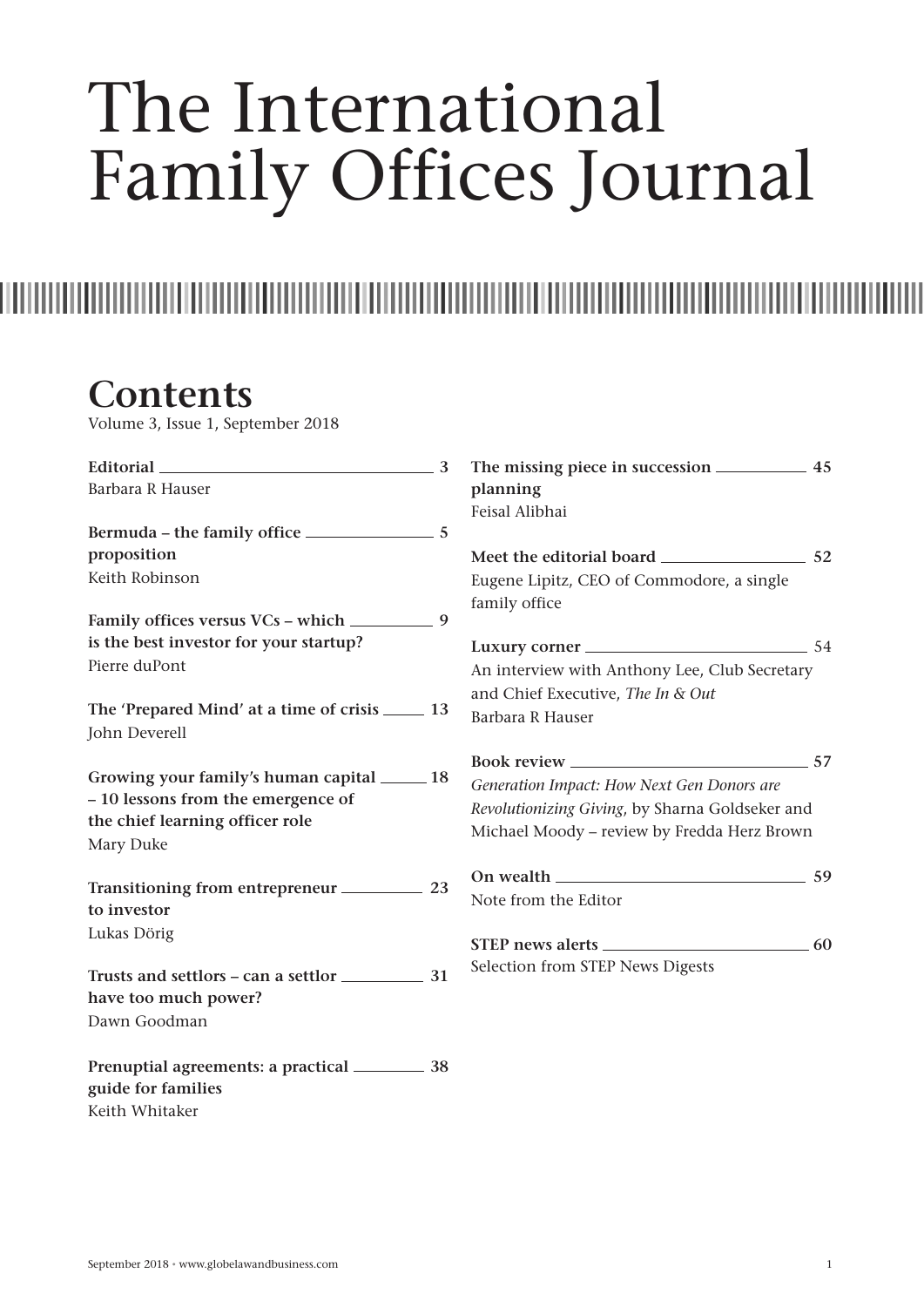### **Trusts and settlors – can a settlor have too much power?**

Dawn Goodman

### **The continuing popularity of the trust**

The Anglo Saxon trust, with its origin in medieval knights departing for foreign wars (perhaps never to return) entrusting their assets to a bishop to look after for the benefit of wives and children, remains one of the most commonly used wealth planning tools 800 years or so later.

In spite of unwelcome – and often misguided – publicity associating trusts with tax evasion or concealing assets for nefarious purposes, the trust is alive and popular. Perhaps this is because of the comfort derived from the court having a supervisory function which can be called upon to guide trustees, determine issues of difficulty, give comfort on momentous decisions and call trustees to account. However, it is more likely due to the trust's ability to be framed to meet an almost infinite variety of circumstances (provided they are not unlawful) and to adapt over the years to the needs of the family or purpose for which it was intended to provide. As some of England's oldest trusts attest, they can keep up with the times or be changed by the court to enable them to do so, for example to enable modern forms of investment (eg, *Anker-Petersen v Anker-Petersen* [1991] 16 LS Gaz R 32) and shield young adults from the dangers of accessing too much capital too soon (*Wyndham v Egremont* [2009] EWHC 2076 (Ch)), pass on to a similar charity when the charitable purposes for which the trust was made are no longer practicable or be varied when the family is pulling in different directions and the structure needs to be fundamentally redesigned.

Whatever the advantages of foundations, family investment companies, family limited partnerships, companies, limited liability partnerships and other modern asset-holding structures, the trust retains its attraction, not least with settlors in regions with little or no common law heritage such as Russia and the CIS, Central and Latin America, the Gulf and South East Asia. They value the trust's potential to help them provide business succession and assist in protecting them and their families from personal and political pressure. A key element of the trust's attraction in achieving these aims or minimising risk is the division between the legal and beneficial ownership of the assets.

It is by no means exclusive to settlors from such regions that they like to retain control. But when taking into account the lack of familiarity with the

concept, the experience of abuse of power in their own or neighbouring countries, the single-minded ambition that has often driven the creation of the new wealth to be settled and the absence of an established relationship with trust service providers in far-off jurisdictions, it is hardly surprising that some settlors have difficulty parting with legal title, possession and particularly control of their assets to their trustees.

### **The framework within which flexibility can be achieved**

There is almost no limit to the ingenuity which can be applied to the draftsmanship of a trust but it is always worth going back to basics to consider what are the essential components of a valid trust. If these are not borne in mind, the 'trust' may not be valid or may be incapable of withstanding pressure. Any inventive solution must always be tested against a list of the trust's essential components:

- certainty of intention, of subject-matter and of objects;
- accountability of power holders;
- not ousting the jurisdiction of the court; and
- not being for an unlawful purpose or contrary to public policy.

While there are cases dealing with certainty of subject-matter and objects such as the unhappily named *In re Double Happiness Trust* (Royal Court of Jersey, 10 December 2002), where an attempt to introduce a letter of wishes into the provisions of a fully discretionary trust resulted in the Jersey court not being able to work out what the trust meant and so the trust failed, the issue which is at the centre of the control versus invalidity debate is the issue of intention to settle a valid trust.

At its most basic the trust entails the settlor parting with legal title, possession and control of his assets to a trustee or trustees to manage according to the trust's terms and relevant statutory and case-law for the benefit of the beneficiaries to whom the trustee is accountable (as well as to its supervisory court) for the exercise of its powers.

The settlor must intend to part with his assets at the time he puts them into an English law trust or one in a jurisdiction which has taken the English trust as its model and adapted it to their circumstances (the Bahamas, the Cayman Islands, Canada, New Zealand,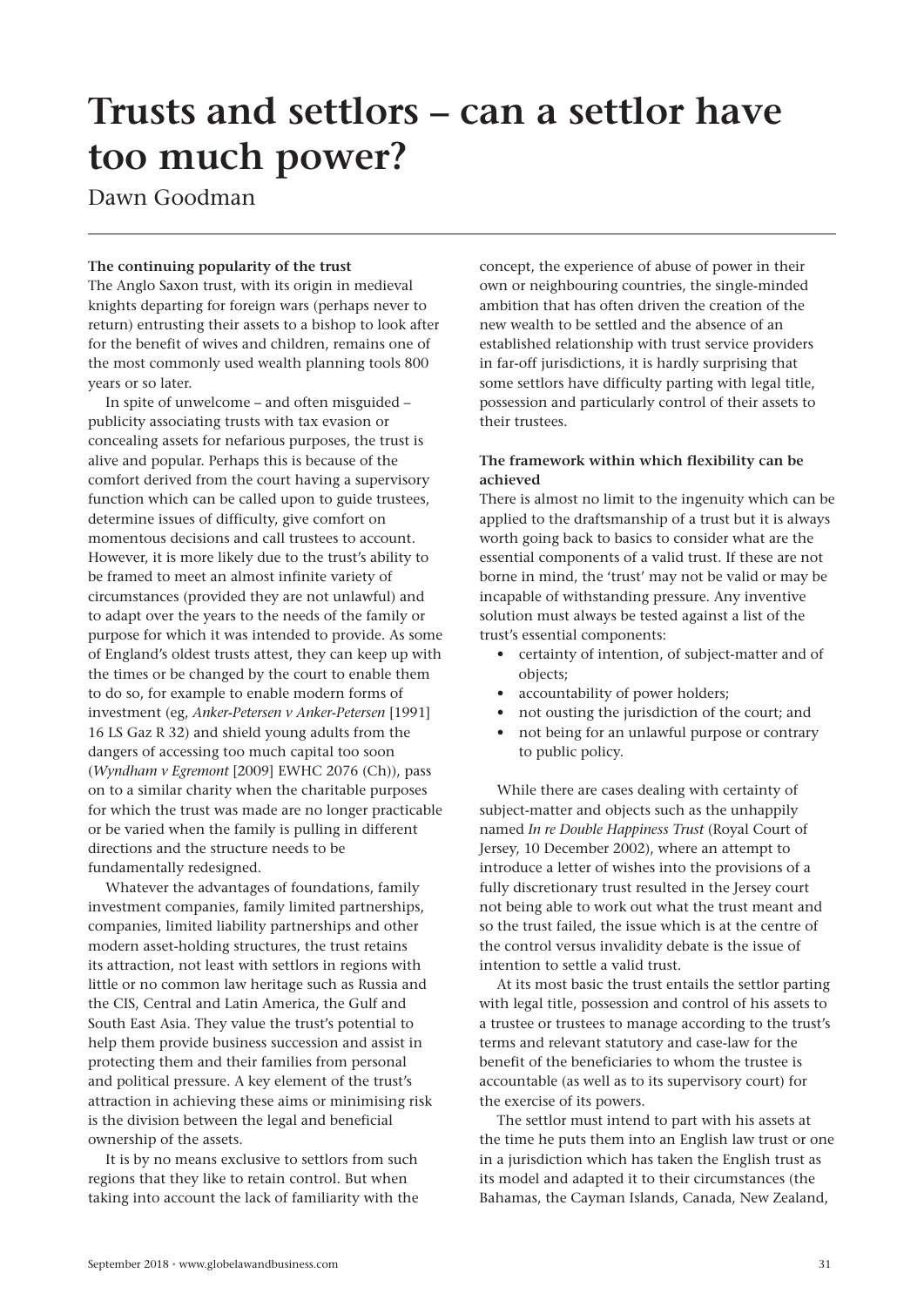*The absence of intention is also apparent in cases where the trust – or rather the documentation in which it is set out – is intended to be a cloak, device or mask to deceive others as to the true nature of the relationship.*

Australia, Hong Kong, British Virgin Islands, Bermuda, Jersey, Guernsey, Isle of Man, Cyprus, Mauritius, Gibraltar – to name a few).

In such jurisdictions a trust which springs into life only on the death of the settlor is a will by any other name and is not a trust during the lifetime of the settlor (*Cock v Cooke* (1866) LR 1 P&D 241; the Canadian case *Re Pfrimmer* [1936] 2 DLR 460 and more recently, *Re AQ Revocable Trust* [2010] SC (Bda) 40 Civ).

This latter case is interesting because it entailed a trust agreement in New York form being created under Bermudian law by a US settlor who, the court decided, had not intended to part with control of his assets and as a matter of fact did not do so. The court also held that as a matter of construction the deed did not create a valid trust under Bermudian law – a clause common in US trusts absolving the trustees of liability to their beneficiaries if the settlor agreed with their committing a breach of trust was considered contrary to the principle that trustees are accountable to beneficiaries and the supervisory court. The trust could not operate as a will either because it would have been revoked by remarriage. Indeed, in most cases an attempted trust will not have been executed in a way which would enable it to stand as a will if it fails as a lifetime trust.

The case was a salutary lesson against not intending to part with control (made worse by the settlor appointing himself trustee and continuing to behave as though nothing had changed) and also of expecting concepts in one jurisdiction always to work in another. In the United States a will substitute trust does work – indeed, the form of revocable trust envisaged by Article 6 of the US Uniform Trust Code is used primarily as a will substitute to avoid probate. Such a trust is not intended to be effective against creditors – it does not achieve the passing of assets to another to that extent – but it is still regarded as a valid *inter vivos* trust.

Revocable trusts are not, of course, invalid *per se* in trust jurisdictions following the English model. But if it is really intended that the trustee has no powers until after the settlor dies, or that the trustee's obligations can be overridden by the settlor, a valid trust will not have been created.

The absence of intention is also apparent in cases

where the trust – or rather the documentation in which it is set out – is intended to be a cloak, device or mask to deceive others as to the true nature of the relationship. The true relationship may be that the assets are actually held by the trustee as nominee for the settlor instead of for the beneficial class, or that while the trustee holds the powers it is always intended that it will be the settlor who decides how they should be exercised. It is generally recognised to render the trust vulnerable if the way in which it is managed is not in conformity with the way it is supposed to operate. Anyone with an interest in upsetting the trust (whether a creditor, fiscal authority, divorcing spouse, disappointed heir or government seeking to take the assets of the trust) will point to such inconsistencies in the management of the assets and allege sham.

If the trust is a sham then there is no intention to create a valid trust. But that does not mean that in every case where there is a lack of intention there is a sham. For example, the lack of intention could be due to lack of mental incapacity (an issue we can expect to come up quite frequently with increasingly elderly and or frail settlors), lack of understanding on the part of a settlor who does not have a knowledge of trusts or has not read a copy in the language with which he is most familiar or does not understand the effect of what he is reading, or simply that the settlor has a sham intent but the trustee knows nothing of it. For a trust to be a sham there should, as matters stand at present, be a common intention – which may be inferred from the way they behave – on the part of the settlor and trustee not to act in accordance with the terms of the express trust but in some other way, usually for the trustee to act as nominee for the settlor. (For a relatively recent restatement of the necessity for a sham transaction to be double-sided, see *Re Reynolds* [2007] NZCA 122.) Mere artificiality of arrangement or a sense of general dodginess is not sufficient (*Stone v Hitch* [2011] EWCA Civ 63 and  $A \nu A$  [2007] EWHC 99 (Fam)), it has to be a document conceived to dishonestly distract from the true relationship between the parties.

As such, sham is increasingly difficult to sustain in regulated jurisdictions where a finding of sham against a regulated entity will almost certainly result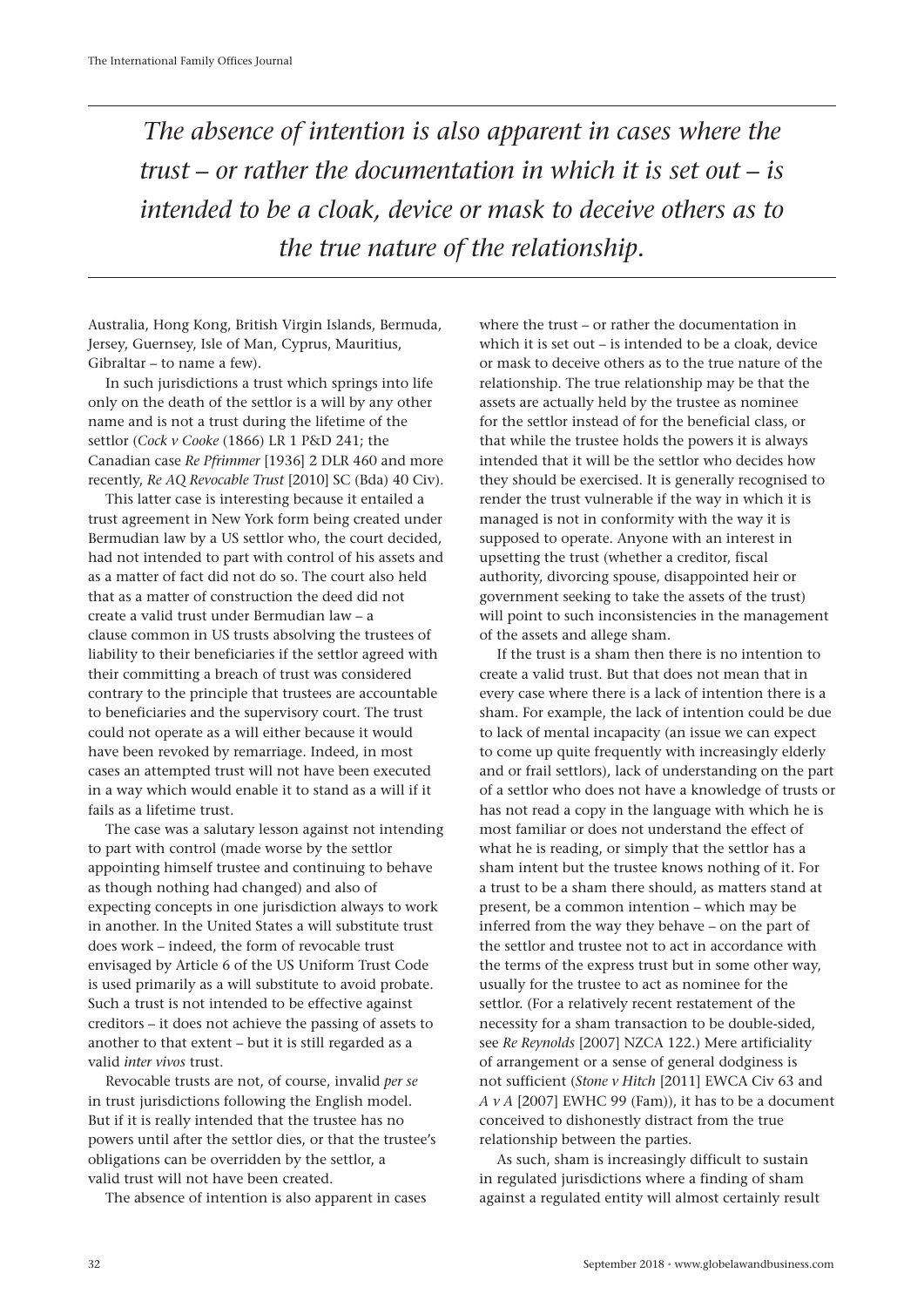in the regulator investigating and the trustee being at risk of losing its trust licence. But it is by no means impossible, as the recent decision in *Mezhprom Bank v Pugachev* [2017] EWHC 2426 (Ch) has shown, the court considering the respected lawyer who was a director of the trust company being too compliant to the demands of a highly controlling settlor.

A question arises as to whether the settlor has given sufficient powers to the trustee so that he has not retained overall control. It is possible to create a 'thin' trust where the trustees have few powers and the remainder are held by the settlor or his appointees but care needs to be taken to ensure that the conclusion is not reached that the settlor has too much power and the trustee not enough duty – there has to be an irreducible core of obligations:

*I accept … that there is an irreducible core of obligations owed by the trustees to the beneficiaries and enforceable by them which is fundamental to the concept of the trust … But I do not accept the further submission that these core obligations include the duties of skill and care, prudence and diligence. The duty of the trustees to perform the trusts honestly and in good faith for the benefit of the beneficiaries is the minimum necessary to give substance to the trusts, but in my opinion it is sufficient (per Millet LJ in* Armitage v Nurse [1998] Ch 241).

### **Designer trusts**

In response to a desire on the part of settlors to have more control, legislation has been introduced by many of the trust jurisdictions to enable the settlor to retain a high degree of influence if not control without *per se* invalidating the trust. Perhaps the first major innovation in this area was the introduction of the BVI Vista trust (Virgin Islands Special Trust Act 2003) which not only permitted the trustees to adopt a hands-off approach to the running of an underlying company but also enjoined them not to interfere except in specific circumstances.

The Cayman Islands STAR trust (Special Trusts (Alternative Regime) Law 1997) addressed different issues – it enabled purposes to be mixed with benefit to human beneficiaries. It also transferred the accountability to beneficiaries to an enforcer, an attractive option to some settlors.

Although reserved powers are nothing new – as shown by *Lord Vestey's Executors v IRC* [1949] 1 All ER

1108 – numerous trust jurisdictions have specifically introduced reserved powers legislation in response to the market need to clarify the position of those settlors who wish to retain certain powers for themselves or to confer it on others, apart from the trustee.

The general tenor of the legislation is that the retention by the settlor of such powers or the conferring of such powers upon another will not, of itself, render the trust invalid. The legislation differs in its treatment of the trustee's response to a direction from such a power holder – most seek to absolve the trustee from liability for loss if they follow such a direction (see eg, Section 9A(3) of the Trusts (Jersey) Law 1984).

Some legislation seeks to characterise the powers so held or conferred as personal or fiduciary or provide a default position where the trust deed does not specify how the powers are held. For example, in Guernsey the default position is that the powers are personal (Trusts (Guernsey) Law 2007, Section 15(2)(b)). This can create difficulties for trusts created before the 2007 law came into force, given that as a matter of construction powers were generally considered fiduciary unless otherwise specified. Even if the powers were described as personal the court could decide that they were fiduciary, ie, to be exercised solely in the interests of the beneficial class. Given that the appointee could be a protector with hire and fire powers normally regarded as fiduciary (*Re Skeats Settlement* (1889) LR 42 Ch D 522), a default position of the power being a personal power could be regarded as problematic.

The later Bermudian legislation has dealt with this differently – by providing that the default position is that the powers are fiduciary unless the power holder is the settlor or a beneficiary (provided that he is not also the sole trustee (Section 2A(7) of the Trusts (Special Provisions) Act 1989 (as amended)).

The range of powers that can be retained or conferred is generally also set out in the statute (the Isle of Man legislation being an exception) but often include powers to:

- revoke the trust in whole or in part;
- appoint and remove trustees;
- vary the trust deed;
- direct/consent to distributions of trust assets;
- direct addition or removal of beneficiaries;

*If the trust is a sham then there is no intention to create a valid trust. But that does not mean that in every case where there is a lack of intention there is a sham.*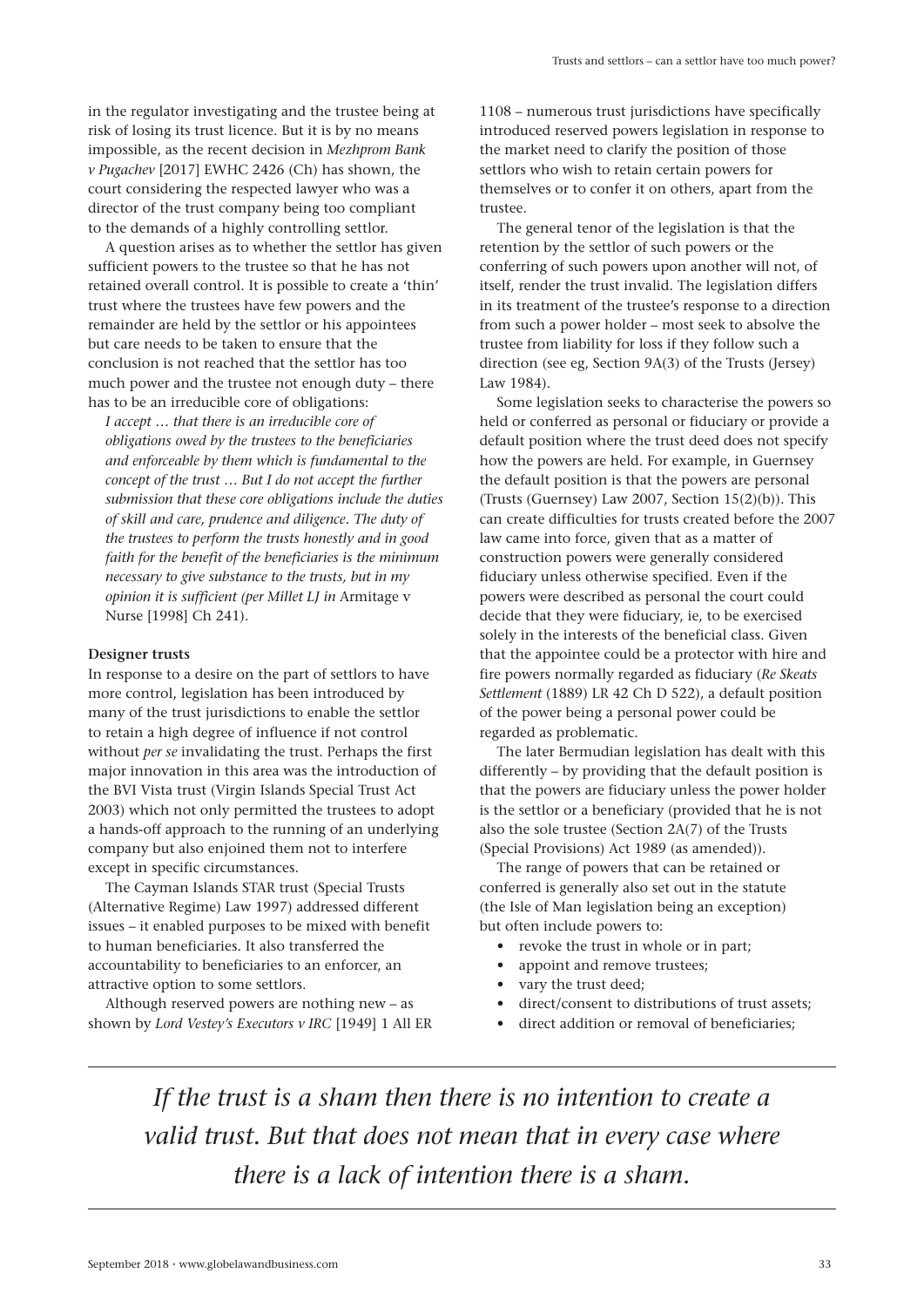- restrict trustee powers;
- change governing law; and
- manage/direct investments.

It is generally inadvisable for a settlor to retain all these powers; they should be encouraged to choose those which are most important to them. Powersharing between different power holders is possible – for example the settlor may wish to retain the power of revocation, give the protector the power to hire and fire trustees and make/consent to/veto major dispositive decisions and appoint a management committee or investment adviser to direct or manage investments. It is probably better to power share than for a wide range of powers to be retained by the settlor but this will not suffice to protect the settlor from being found to hold all such powers if a court decides that the other power holders are mere cyphers (*Mezhprom Bank v Pugachev* [2017] EWHC 2426 (Ch)).

At face value it is very attractive to a settlor to retain powers and put other powers in the hands of trusted advisers and friends. But this may not always be wise, particularly if the powers so retained or granted are described in the trust deed or by the relevant legislation characterised as personal powers. It may result in a situation where the trustees – undoubtedly owing fiduciary duties – are little more than custodians and the real power holders are lay people who do not (or at least, may not) have to use their considerable powers under the constraint of having an obligation of loyalty to the beneficiaries.

There is also the potential for a disconnect between the place where any loss may be felt should a poor decision be taken and where any right to pursue a loss may lie. Take, for example, the position of a friend of the settlor who is appointed investment adviser with power to direct investments which the trustee is obliged to carry out. He gives a direction which is based on advice he has received but which he does not communicate to the trustees, having no need to do so. The investment is one that should never have been recommended and fails spectacularly.

Usually the investment adviser, the settlor and the beneficiaries will then all urge the trustee to 'do something' about the loss.

But what is the trustee to do? The real villain of the piece is the (presumably) professional investment adviser who gave the advice.

However, the trustee has neither a contractual nor tortious claim against him – the trustee may not even know of his existence. He has definitely not seen his advice, nor relied on it. All the trustee has done is to comply, as required by the trust deed, with a direction of the investment adviser.

Is there a claim by the trust against the investment adviser? There might be if the investment adviser is exercising a fiduciary power but if it is specified as personal or is considered personal by default what is the claim? Besides, the investment adviser may have taken sensible precautions in engaging a reputed investment adviser who none the less gave poor advice.

Can the investment adviser sue the adviser? He has the contractual relationship and if there was negligence, it is a failure of duty to him. But can he establish that he has suffered a loss in consequence? It appears not.

There may be sophisticated solutions to this conundrum but the position is far from straightforward.

Then take the situation where the power holder is also a beneficiary. The way in which he acts will be influenced by his personal interest which may not be in the interests of the trust.

If, on the other hand, the power holder is undoubtedly exercising fiduciary powers, a direction he gives will not be a valid direction if given in breach of fiduciary duty, ie of his duty of loyalty to the beneficiaries. But how does the trustee know whether the direction is valid or not? And if the trustee has a suspicion should it take the risk of making an application to the court to ask for a direction as to whether it should or should not comply, possibly losing and/or facing a claim for losses alleged to have been sustained by not complying with the direction?

These are just some of the complications which can arise with such power-sharing arrangements. They need to be thought through very carefully at the drafting stage and when making the choice as to who should fulfil the various roles. The settlor may be content that close friends or advisers are running the trust but it may not work out well for the beneficiaries. Power without responsibility – or considerable power with limited responsibility – is not a great combination. Indeed, for the first time at a major offshore trust conference last year I noted with

*At face value it is very attractive to a settlor to retain powers and put other powers in the hands of trusted advisers and friends.*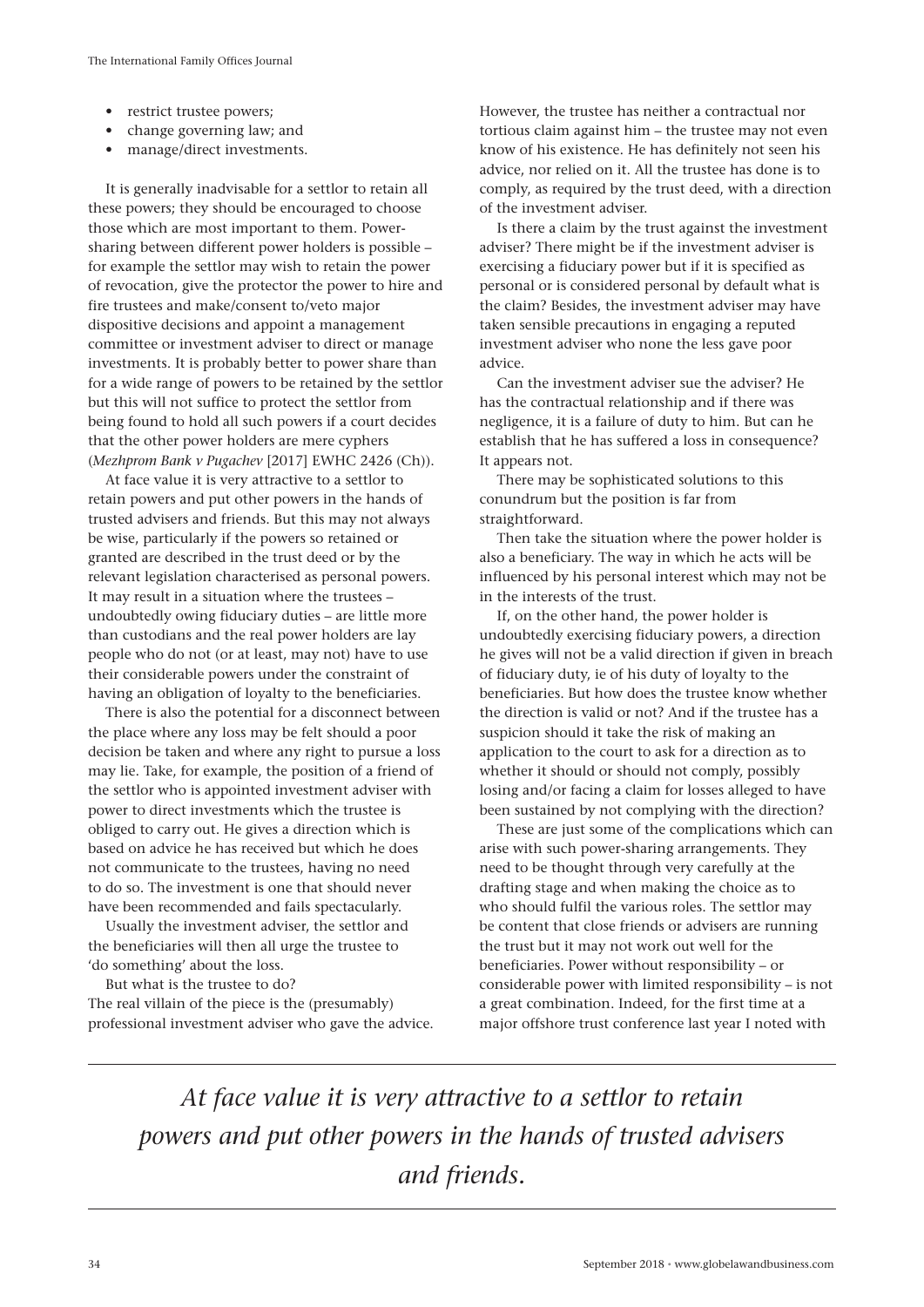### *Another issue needs to be given serious consideration when choosing power holders – do they risk making the trust vulnerable?*

interest that a number of speakers were saying that they thought reserved powers trusts could be problematic.

### **Vulnerability of the power holder**

Another issue needs to be given serious consideration when choosing power holders – do they risk making the trust vulnerable?

This is a matter of grave importance for settlors from jurisdictions where political or personal pressure can be brought to bear on power holders. So if, for example, a protector with the power to hire and fire the trustee and/or change the governing law of the trust comes under such pressure, the trustee could be changed to a trustee in the affected jurisdiction and moreover one who is sympathetic to the aims of the person or entity exercising the pressure. In any event, moving the trustee into the jurisdiction will render them susceptible to a judgment against the assets which they may be ordered to bring into the jurisdiction. Such orders may be backed up by imprisonment if not complied with. Changing the governing law may result in the loss of firewall or creditor protection legislation in the offshore jurisdiction. The former is particularly important if the structure is coming under pressure as the result of a divorce.

Where the power holder is situated may also result in reporting obligations by reason of his/its location, irrespective of whether the structure would otherwise need to be reported under FATCA or CRS. The location of the power holder may also be of critical importance for tax reasons – if the power holder is considered the real source of power over the trust and its underlying assets and/or decisions are taken in that jurisdiction, the trust may be regarded as resident in or otherwise appropriate to be charged to tax in the jurisdiction where the power holder is located.

A power holder who fears that he will be subjected to such pressure should immediately resign to avoid risk to the trust and its beneficiaries. If he fails to do so another power holder – perhaps the settlor or the appointor – may have and can exercise power to remove him. But it is not always possible to gauge precisely when such power needs to be exercised and it may be too late before steps can be taken.

It is possible to draft decapitation or trigger clauses

into the trust deed so that the power holder's powers are removed if certain events occur to prevent the power holder succumbing to pressure. Indeed, such mechanisms can assist in discouraging such pressure from being exerted if known to the pressurising party. Whether they will work if tested depends on their drafting and the attitude of the court in question. In the Anderson case (*FTC v Affordable Media, LLC* 179 F.3d 1228) the trusteeship of the Andersons over their Cook Islands trust was designed to fall away in the event of an 'event of duress' such that they were unable to repatriate the trust assets as ordered to meet a fraud claim. The first instance court and the United States Court of Appeal of the Ninth Circuit simply ordered their committal to prison until they should find a way of repatriating the assets.

It is generally better to avoid such a situation if possible by sharing power with those who are not politically or by reason of location likely to be exposed to such pressure or influence.

### **Vulnerability of the settlor if he retains powers**

While it is unquestionably preferable for the settlor to retain powers he intends in any event to use rather than risk allegations of sham, a settlor wishing to retain considerable power should be aware that this may render him and the trust vulnerable for several reasons.

First, the powers he retains may be so extensive that the court concludes that the trust is illusory, or rather that on its true construction he has retained control of the trust and its underlying assets. In *Mezhprom Bank v Pugachev* the settlor, as original protector, retained a considerable number of dispositive and management powers – he was also a member of the class of discretionary beneficiaries. He could in effect use his powers to bring about the appointment of the whole of the trust fund to himself. The claimant alleged that the trust was illusory but Justice Birss preferred to describe his task as determining the true effect of its terms. Unusually, given the powers included removal and appointment of trustees, Birss decided that these were personal powers, the true effect of the trust deed being that the settlor retained control. He concluded that if he was wrong to characterise the powers as personal rather than fiduciary the trust deed was a sham, because Mr Pugachev had no intention to relinquish control.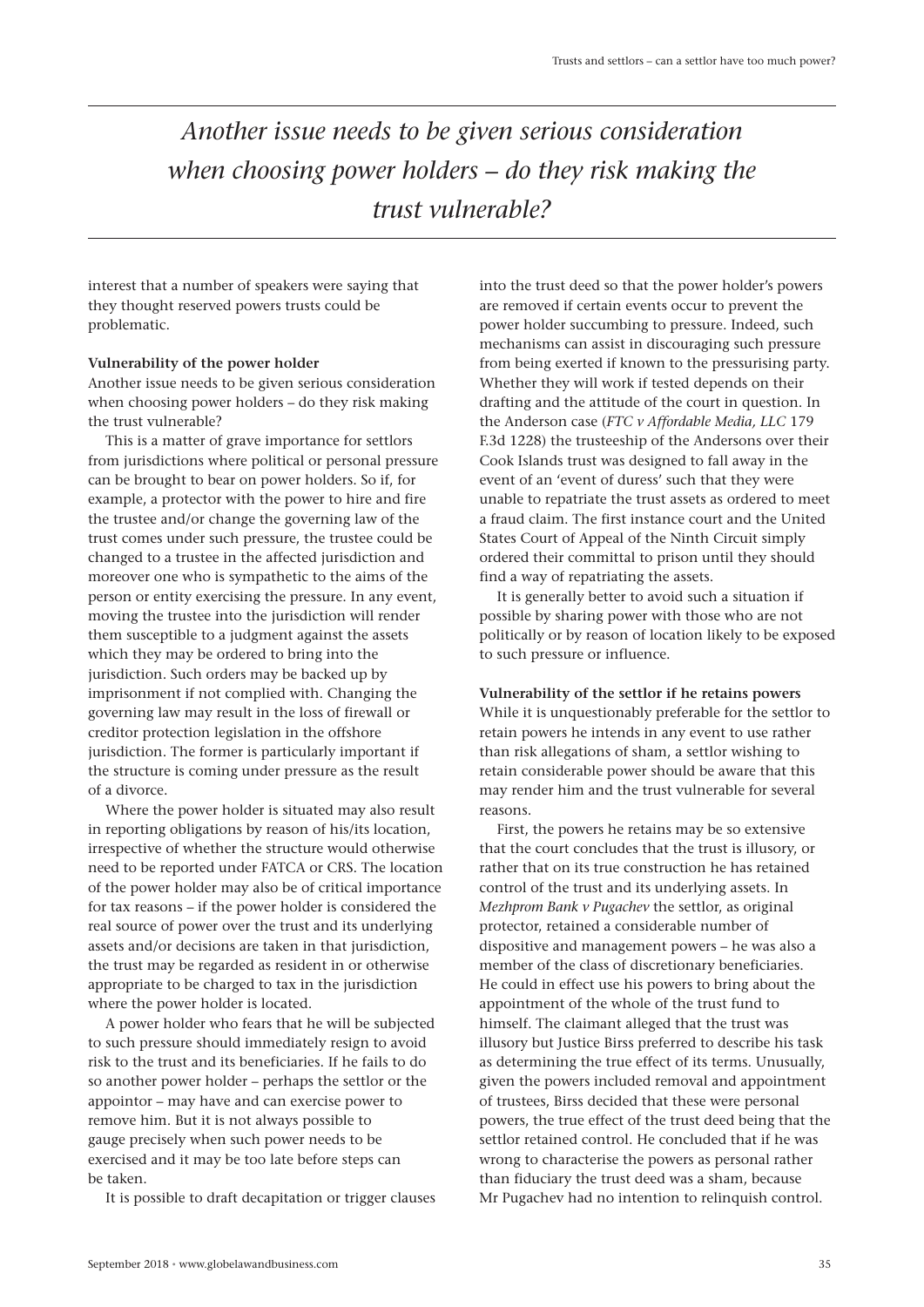*It is our experience that when pressure starts to be exerted – such as in the Arab Spring – settlors who have retained a power of revocation are anxious to rid themselves of the power.*

Such a finding may in future pose a particular risk for the settlor who is also a beneficiary in whose favour he can, as power holder, direct distributions.

Secondly, that level of control can be turned against the settlor. The Andersons learned this to their cost as long ago as 1999. At the time it may have appeared to be a particularly bad case where the result was richly deserved and/or that this was unlikely to happen outside the United States. But it is clear that, even leaving aside for a moment the obvious risks in some jurisdictions of a settlor with power over assets being forced against his will to sign them over, courts in other jurisdictions are increasingly resorting to steps designed to exert maximum pressure on settlors in appropriate cases.

In this respect the case of *TMSF v Merrill Lynch Bank & Trust Co (Cayman) Ltd* [2011] UKPC 17 is highly significant. A guarantor of a substantial liability to a bank revocably settled most of his assets on a Cayman Islands trust for the benefit of his family at a time when he knew that he would be called upon to meet the guarantee. His transfer of assets into the trust could have been attacked on the basis that it was a disposition intended to defeat the claims of creditors but the creditor chose instead to seek the appointment of a receiver over his power of revocation. It was a novel concept that a power of revocation could be treated as property and so a receiver appointed over it but the Privy Council so held. The receiver was therefore able to exercise the power resulting in the trust assets flowing back into the debtor's free estate where they could be taken to meet the claims of his various creditors.

It is our experience that when pressure starts to be exerted – such as in the Arab Spring – settlors who have retained a power of revocation are anxious to rid themselves of the power. But if they do so voluntarily they are at risk of that step being regarded as a step intended to defeat the claims of creditors, whether that be the state or another. Assuming that they are not in a situation where they could be regarded as assisting the settlor to defeat the claims of legitimate creditors, the trustees could take the lead by restructuring to preserve the assets for the benefit of the beneficiaries and reduce the risk of pressure being exerted on the settlor.

Alternatively, making the settlement irrevocable but capable of being amended within certain parameters or making the power of revocation subject to consent of another, may reduce the risks associated with an untrammelled power of revocation at the outset.

In the context of divorce and the very wide powers of the family court in England and in other jurisdictions with similar divorce legislation (such as Hong Kong and Bermuda), the retention of significant powers – or even an indication in a letter of wishes of an expectation that the settlor expects to exercise powers – can result in a trust being treated as a resource available to a party to the marriage. This occurred in the case of *Charman v Charman* [2005] EWCA Civ 1606, where the husband's letter of wishes asking the trustees to treat him as principal beneficiary and to respect his wishes with regard to investment led to the court finding that the whole of the trust assets were a resource of his so that they should be treated as equivalent to assets in his bank account.

Settlors can also be called upon to disclose information relating to a trust they have created if the court considers that they continue to exercise significant control notwithstanding that they have given the assets to the trustees. Settlors in *North Shore Ventures Ltd v Anstead Holdings Inc* [2012] EWCA Civ 11 were ordered to disclose information about trusts they had settled to their creditors (with the potential of such orders to be backed up by committal proceedings in the event of default), and in *Revenue and Customs Commissioners v Parissis* [2011] UKFTT 218 (TC) settlors were ordered on pain of ongoing fines to produce information relating to Guernsey trusts they had created for their families.

### **Some final thoughts on settlor control**

Settlors, particularly those who may be vulnerable to pressure, should consider carefully whether they should retain significant powers which could be turned against them or their beneficiaries. It really is a case of the level of vulnerability being directly related to the level of power they retain.

In an ideal world they would be able to trust their professional trustees, provide a meaningful letter of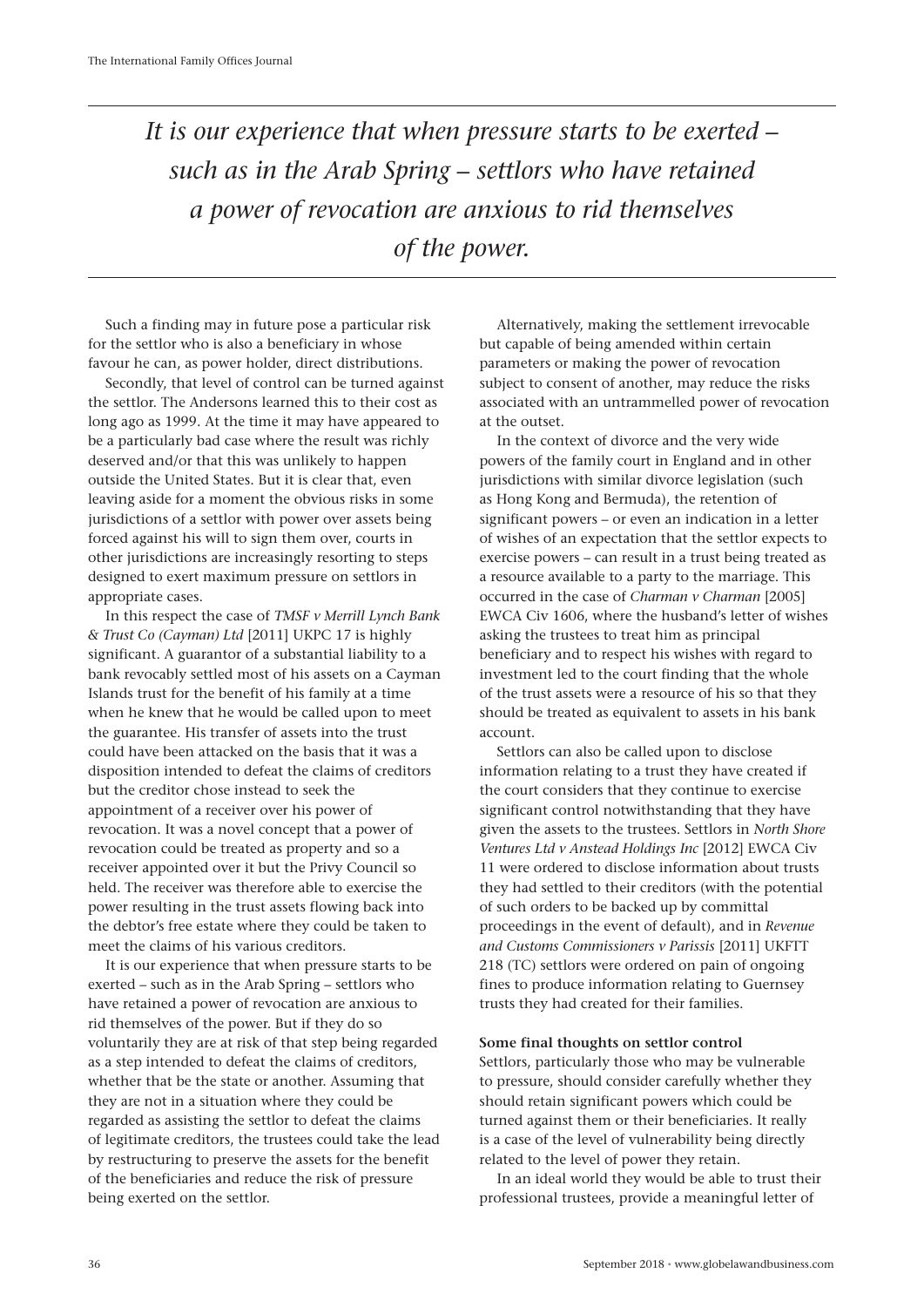wishes and act by influence rather than control. Rather than seek to assert control over every decision, they can ensure that the nuclear weapon of removal is held by a responsible protector. Should they be concerned that the protector and trustee will both fall short, an appointor at the top of the tree can be given the power to remove the protector in appropriate circumstances.

In the real world, settlors – particularly those from regions where trusts are not part of the national psyche or where distrust of institutions is the natural result of unfortunate experiences – may find it difficult to part with assets on trust even with such levels of protection. In such circumstances the role of the adviser and draftsman is to advise on a trust where the settlor retains only those powers most important

to him and ideally shares them with others (eg, a committee or board of a company), and where other power holders operate with sufficient independence that there is a genuine balance of power. In cases of severe concern for personal or political pressure, trigger mechanisms will be needed to try to avoid the risk of the powers being available to be exercised under threat of imprisonment or physical harm.

Working with clients from such regions requires an understanding of the risks and of difficult situations to help the settlor make fine judgement calls between the competing aspirations of retaining significant powers and/or influence and standing back from being key power holders if the trust and the financial security of their beneficiaries is capable of being damaged through them.

Dawn Goodman has a wealth of experience of litigation in most offshore jurisdictions, as well as in Europe, the Middle East and Asia. She advises parties who may be involved in disputes arising out of lifetime estate planning or on death, *including trusts, foundations, professional negligence, fraud or succession. Previously a divorce lawyer, Dawn also specialises in advising trustees and beneficiaries caught up in divorce proceedings.*

'The 'Trusts and settlors – can a settlor have too much power?' at a time of crisis' by Dawn Goodman is taken from the ninth issue of the new *The International Family Offices Journal*, published by Globe Law and Business, http://ifoj16.globelawandbusiness.com.